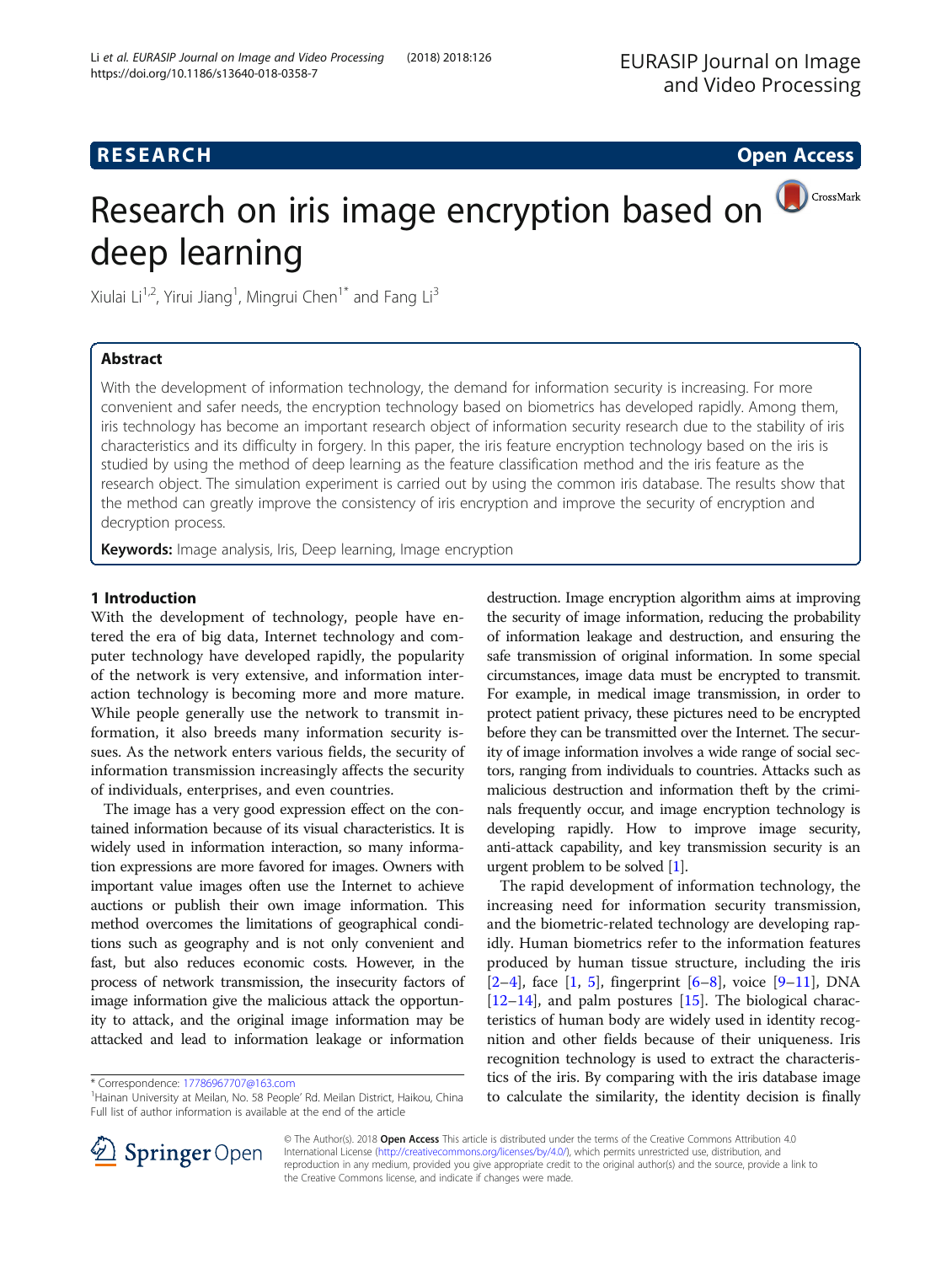realized. It belongs to the human biological feature extraction technology and has a very excellent quality. Compared with other human biological characteristics, the iris has more excellent characteristics. It is more suitable for image encryption to improve the security and anti-attack ability of the algorithm. Academic and business circles pay more attention to identity recognition technology based on iris feature extraction. It has a wide application prospect and is gradually applied to some departments which need high security requirements, such as banking system, secrecy, and so on.

The target information contained in the image is filtered by feature extraction to perform information processing according to the user's needs. The biggest disadvantage of traditional machine learning is that many parameters need to be set manually during the learning process. This shortcoming is especially noticeable when dealing with big data and high-dimensional complex data. Deep learning technology belongs to machine learning [\[16](#page-9-0)–[20](#page-9-0)], based on artificial neural network for data feature extraction. The original information is expressed as a feature vector through feature learning, input into a sub-learning system (such as classifier, decision maker), and then the sample is classified or detected. Feature learning is a means of detecting and classifying input samples. Through feature learning of input samples, feature extraction is automatically realized.

Deep learning uses a nonlinear neural network model to transform original data into higher-level abstract representations through nonlinear transformations. Deep learning uses an artificial neural network structure. After multiple linear transformations and nonlinear transformations, complex functions are constructed. The principle of sample classification is to strengthen the ability to discriminate data and weaken irrelevant factors by high-level expression of original data, illustrated by an example: The image is a matrix composed of many pixels. The first layer of the model expresses the features of the edge and position of the image. The second layer will display the features such as edges on the basis of the features extracted by the first layer to detect the pattern, while the interference item will be ignored. The third layer may further splicing and combining the detected images to show the part that has obvious detection or classification help for the target. Thus, as the number of layers increases, the target to be detected is gradually formed. Traditional machine learning is based on manual feature setting and machine learning algorithm is used to screen. The core of deep learning is automatic feature setting in each layer. Model training is realized through continuous feedback, and features are constantly learned from data. There are also some relevant research results on this aspect of research, which proves that relevant research is feasible [[21,](#page-9-0) [22\]](#page-9-0).

Image encryption has higher security requirements. Iris features are more suitable for extracting feature from deep learning algorithm and applying it to image encryption. Compared with other biometrics, it is more effective to improve encryption security. The traditional iris image encryption technology, the iris feature extraction method which uses machine learning algorithm, presents some problems of lack of feature learning and low efficiency, such as image preprocessing trouble, high quality of iris image quality, and the need to repeat the iris image acquisition in the process of decryption in order to achieve a correct decryption operation. In recent years, deep learning has solved many unsolved problems in the field of artificial intelligence with its excellent feature learning ability and has achieved rapid development. Research shows that deep learning is superior to other learning algorithms in many fields, especially in feature learning on high-dimensional complex data and big data, and has been applied in commercial, economic, and government fields. The reason why deep learning can be applied to image encryption technology is that it exhibits excellent learning ability for dealing with a large amount of data, accurately extracts essential features, and satisfies the high security requirements of image encryption.

In this paper, the deep learning algorithm is introduced to extract the iris image. Based on the original iris image encryption algorithm, a new iris image encryption algorithm based on deep learning is proposed. The image encryption function is realized by training the sample. The simulation experiments on the iris samples of the public iris database show that the proposed method can solve the inconsistency of iris features and improve the confidentiality of the encryption and decryption process.

# 2 Proposed method

#### 2.1 Iris feature extraction

The structure of the human eye mainly includes the pupil, the iris, and the sclera (as shown in the upper left of Fig. [1](#page-2-0)). The pupil is an approximately circular black structure in the center of the eye. The white area around the eyeball is the sclera. The iris is located in the annular region between the pupil and the sclera. The texture information is very rich. The details of the iris are mainly stripes, wrinkles, crypts, stains, and so on (as shown in the lower left of Fig. [1](#page-2-0)). The best choice for biometric technology is the iris. The reason is that the iris has the advantages of highest uniqueness, high recognition accuracy, high speed, strong biological activity, strong anti-counterfeiting ability, and lifelong stability compared with other biological features.

It can be seen from the structure of the iris that the iris area of the human eye has a very rich texture feature. The iris is formed in the stage of human embryo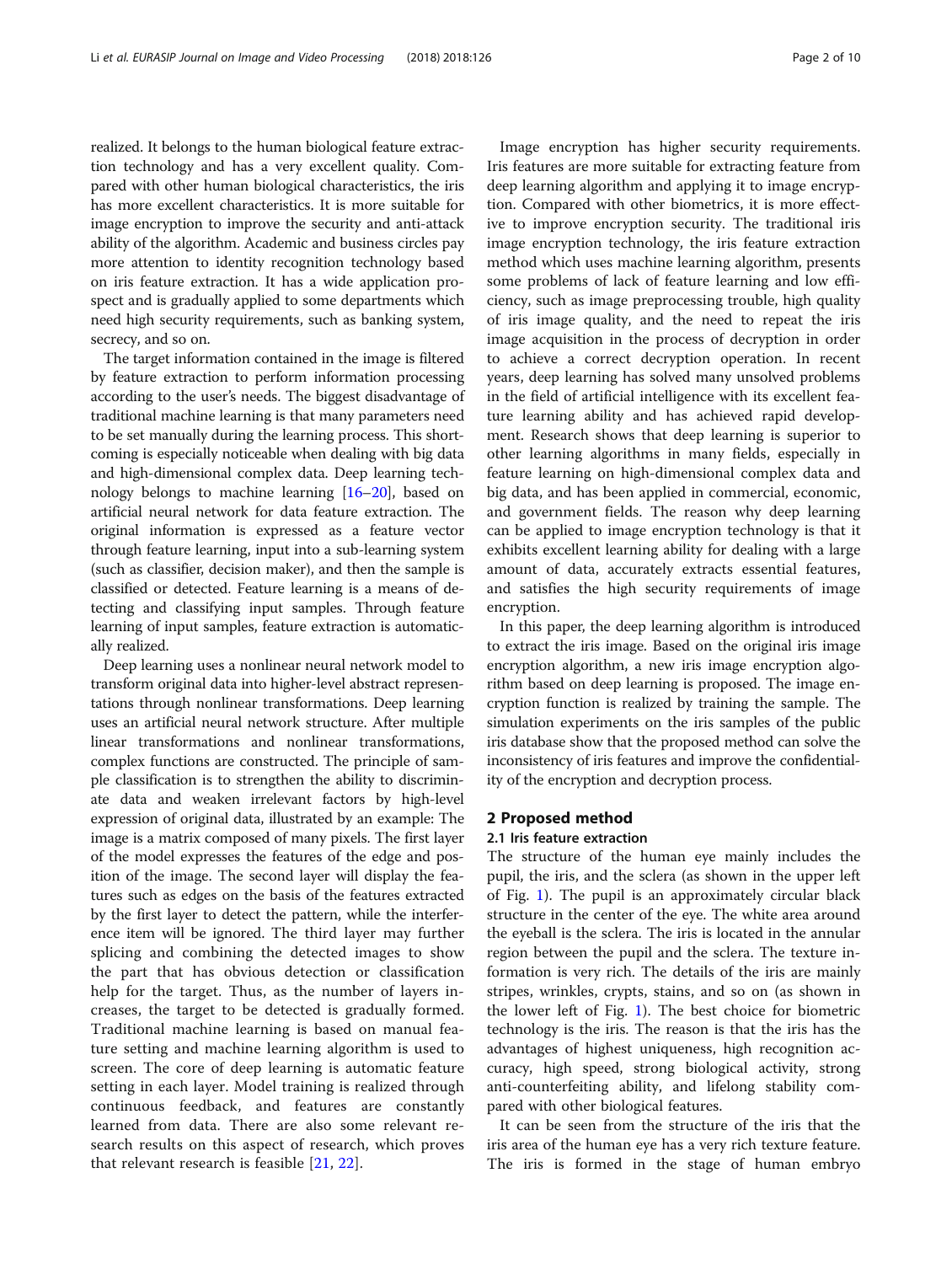<span id="page-2-0"></span>

development, and the cell tissue grows randomly, resulting in a series of differences in shape, color, and gray in the iris area. These differences constitute iris texture features. The different shapes of scars, different gray areas, and randomness of features make the difference between iris very large. Texture is not affected by gene regulation, even though the iris texture of the right and left eyes of the same person varies greatly. After iris localization and human eye image segmentation, how to effectively extract the texture features contained in the iris is the most important step in the whole iris recognition system. Iris feature extraction refers to extracting the rich texture information contained in the iris as the feature code of the iris for subsequent matching recognition, and the distance measurement function determines the similarity between the two iris images. Iris recognition technology uses the invariance of the iris and the difference of features to achieve individual identification.

Individual identity is determined by comparing the similarities between features of the iris image. Image processing, pattern recognition, and other methods are used to describe and match the characteristics of the iris to automatically identify the identity. Typical iris recognition systems include iris image acquisition, preprocessing, feature

extraction, and recognition. According to the above description of iris recognition technology, the iris recognition system framework is shown in Fig. 2.

As an important branch of pattern recognition, feature extraction and pattern classification of iris recognition are two important tasks. From the perspective of feature extraction, the existing iris recognition algorithms can be roughly divided into three categories: based on phase method, zero crossing representation method, and texture analysis method. From the perspective of the classification mechanism of iris samples, the existing algorithms can be divided into three categories: the algorithm based on the distance classification, the method of using the correlation analysis, and the classification algorithm through machine learning. There are few algorithms for classifying using machine learning. The most popular is the use of learning vector quantization (LVQ) in the classifier.

The iris contains rich features, and it is suitable for recognition, encryption, and other fields because of its excellent quality. How to extract high-efficiency and strong distinguishing features from iris images is a key part of iris application. Iris preprocessing mainly includes iris dryness, filtering, localization, and normalization.

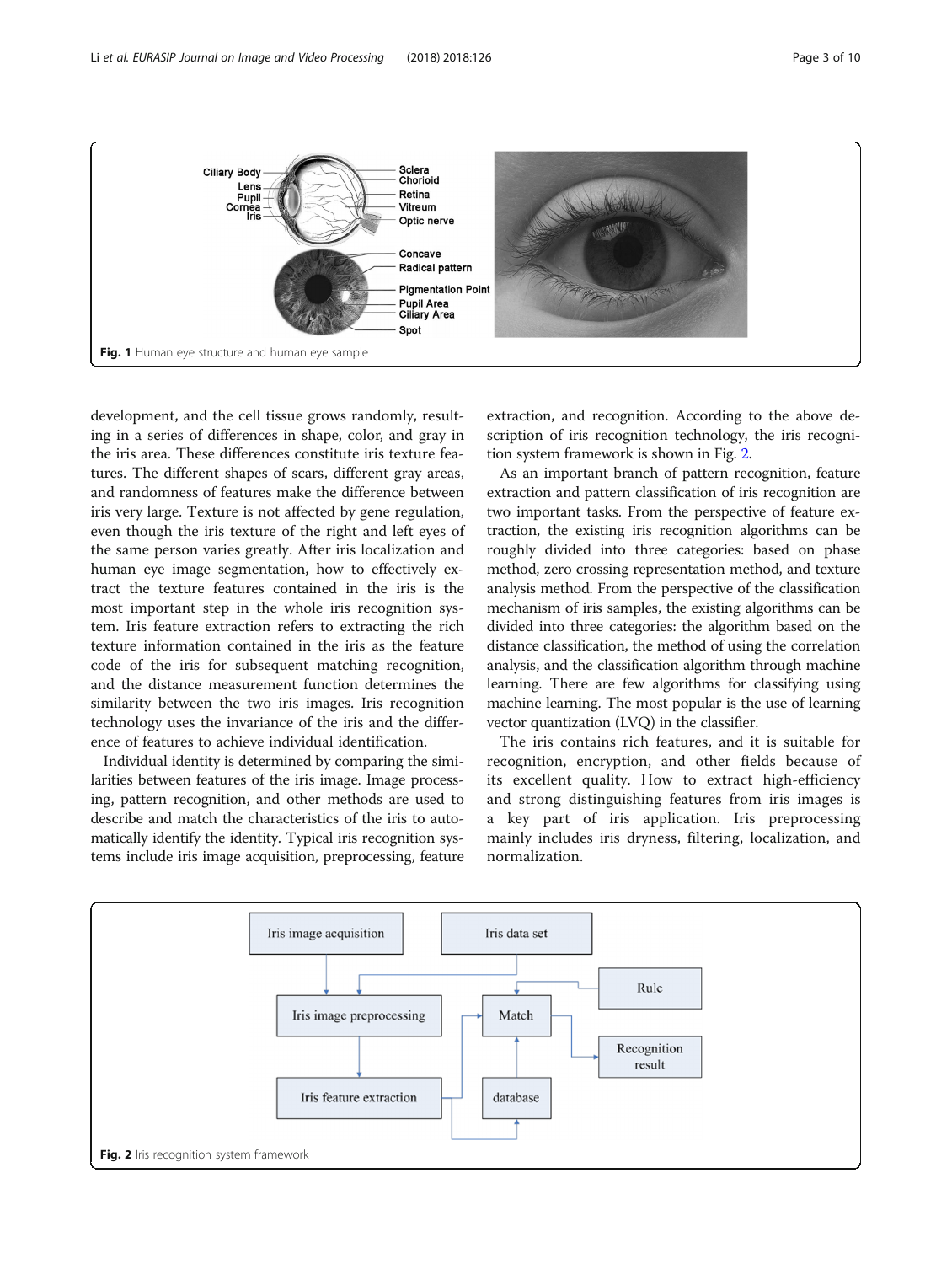There are many kinds of noise in the image, and the main purpose of image smoothing is to reduce noise. Their effect on the amplitude and phase of the image signal is very complex. Common noise includes additive noise, multiplicative noise, quantization noise, and "salt and salt noise." In the frequency domain, due to the high-frequency domain of the noise spectrum, various forms of low-pass filtering can be employed to reduce noise in the spatial domain. Image noise is often intertwined with signals, especially multiplicative noise, but the basis of smoothing is details such as edges and blurred contours, so smoothing noise removal is maintained as much as possible while maintaining image detail.

Smoothing usually uses Gaussian template for digital image processing. It removes point mutations for fixed point and several surrounding points to remove certain noise. The Gaussian template used in this paper is as follows:

$$
\frac{1}{16} \begin{vmatrix} 1 & 2 & 1 \\ 2 & 4 & 2 \\ 1 & 2 & 1 \end{vmatrix}
$$

In the case where the noise is not obvious, the smoothness does not contribute much to the segmentation and matching of the image, but it becomes difficult to find the edge point boundary due to the problem of blurring. The purpose of sharpening the image is to make the edges and outline blurred images clear and the details clearer. From a spectral point of view, the average or integral operation of the reverse operation (such as differential operation) is usually used. The essence of the image blur is the attenuation of the high-frequency component, which can make the image clear by the high-pass filter. It should be noted that sharpening of the image must require a higher signal to noise ratio, generally eliminating or reducing noise prior to sharpening. The difference method is one of the common methods of image sharpening, and the difference method is divided into two methods: first-order differential and second-order differential. Second-order differential operators are more sensitive to noise and tend to enhance noise components, so smoothing operations usually use second-order differentiation. Although the edge of the sharpened image is enhanced, the increase in noise is more serious, and image smoothing can effectively reduce noise.

The iris feature includes a lot of noise data, although the noise reduction method can reduce the noise, but it cannot remove all the noise. For the eye sample selected in this paper (as shown in the right of Fig. [1](#page-2-0)), in order to better extract the eye features, iris inner edge positioning and outer edge positioning method are used in this paper.

The inner edge of the iris is positioned using the gray projection method. The center and radius of the pupil are determined based on the gray scale distribution of the image. The gray scale distribution of the human eye image has certain characteristics. The gray scale distribution of the pupil, sclera, and iris is different, so the inner edge of the iris is defined by gray. In the imported image, find the sum of the pixels of the x and y axes, respectively, and find the point with the smallest pixel. Finally, use the traverse method to find the boundary point of the pupil.

The outer edge of the iris is positioned by the calculus operator method. Based on the gray scale characteristics of the human eye, the sclera is white, and the iris is darker. In the image, the gray scale contrast is large, so the detection of the outer boundary of the iris needs to be treated as follows on every point on the image.

- (1) According to the length and width of the input image, the circle detection range of the center and the corresponding radius is determined. According to the circumferential parameters of the rough location of the outer iris boundary, the range of the value is narrowed and the positioning speed is accelerated.
- (2) For all possible radii, count the gray scale average of the points on the circumference.
- (3) Find the gray scale gradient of two adjacent circles.
- (4) Find the radius of the gray gradient jump value.

The inner and outer edges of the iris are positioned as shown in Fig. [3.](#page-4-0) The left side of Fig. [3](#page-4-0) is the inner edge, and the right side is the outer edge.

#### 2.2 Deep learning theory

Deep learning is a popular research direction in recent years. Due to its unique network structure, its deepening in academic and industrial fields is often referred to as deep neural network. The deep learning network itself is an artificial neural network model, but it has improved in terms of network structure and learning algorithms than traditional artificial neural networks.

Deep learning is a new field of machine learning research. By establishing an artificial neural network model, it simulates the working mode of the human brain, so that it can make a correct judgment on the input information. After the deep learning network model is established, continuous learning is needed to optimize the training network model and improve the decision-making results. It is similar to human beings who need continuous learning after birth to make more accurate judgments.

Deep learning is used to construct a network structure with multiple hidden layers. The entire network training has a large amount of training data, and the deep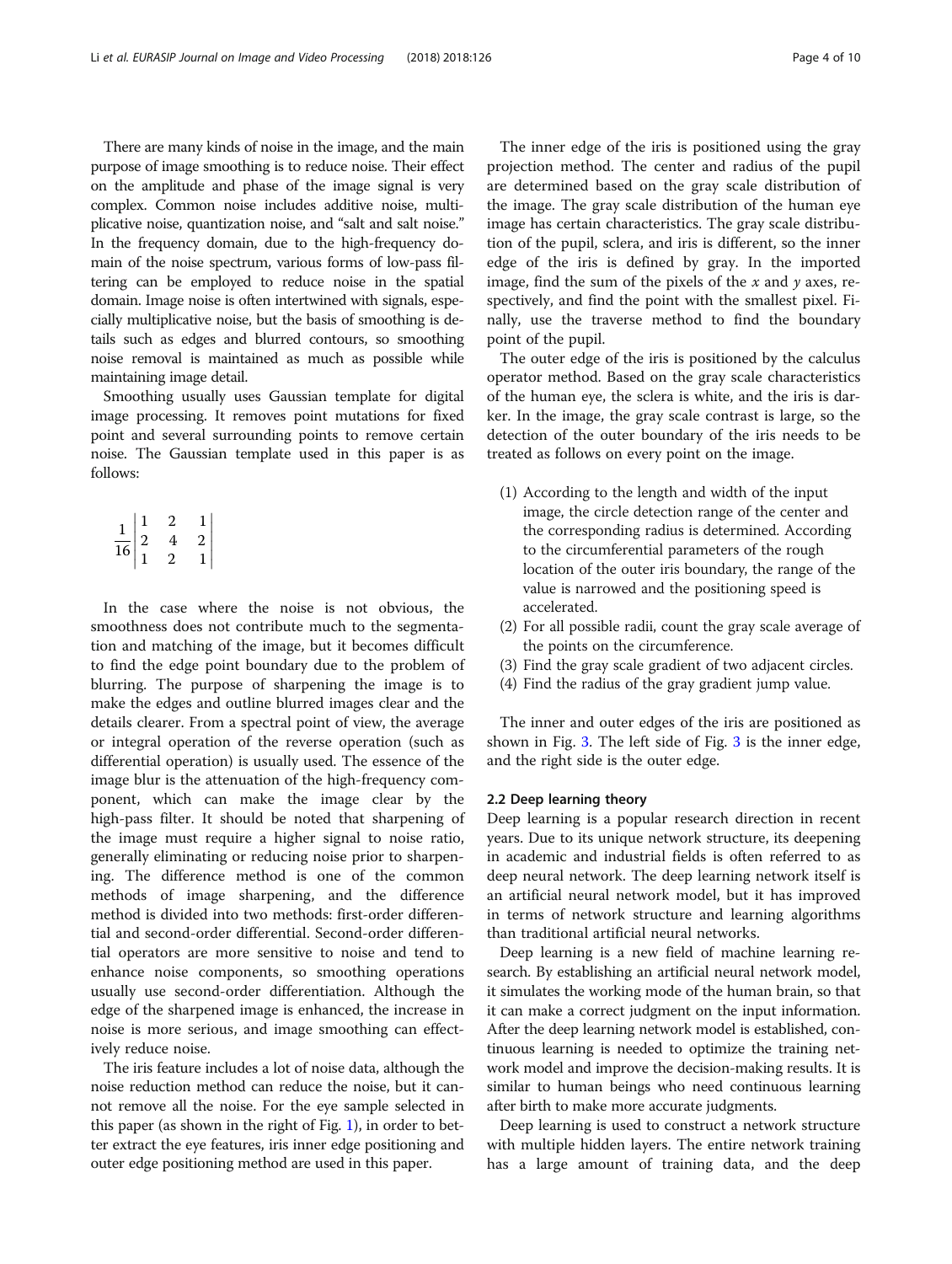<span id="page-4-0"></span>

network structure is used to extract features. Regardless of the human brain's visual mechanism or its mathematical properties, the characteristics of the deep model are far superior to the shallow model extraction feature, and the use of this feature is very good for classification and recognition. In this process, the depth of the multi-layer hidden layer model is a method, and feature extraction is the purpose of deep learning.

The convolutional neural network (CNN) is proposed by Yan Lecunn and his team. It belongs to a multi-layer neural network. The original CNN is mainly for the data processing of images and other data and has achieved very advanced results. The CNN structure has three special structures: convolution, downsampling, and weight sharing. The network structure of CNN makes it very few in terms of the number of parameters relative to other network structures. Each computing layer of the network consists of multiple feature maps, each of which is mapped into a plane with a higher distortion tolerance for the input samples in the recognition.

The CNN algorithm mainly includes two stages of forward propagation and back propagation, which are divided into four steps:

The first stage, the forward transmission phase:

- (1) Extract a sample  $(X, Y_p)$  from the sample set and enter  $X$  into the network  $(X, Y)$ ;
- (2) Calculate the corresponding actual output  $O_p$ .

In the forward propagation phase, information is converted from the input layer to the output layer, and the network performs the training process after completing normal operations. In this process, the network is implementing the calculation (actually, the input weight matrix is multiplied by each phase point, and the final output):

$$
O_p = F_n\left(\dots\left(F_2\left(F_1\left(X_p W^{(1)}\right) W^{(2)}\right)\dots\right) W^{(n)}\right) \tag{1}
$$

The second stage, the backward propagation phase:

- (1) Calculate the error of the network layer output  $O_p$ and the ideal output  $Y_{ni}$
- (2) The weight matrix is adjusted by inverse propagation according to the algorithm such as gradient descent, and the parameters are optimized.

CNN recognizes two-dimensional graphics with distortion invariance in the form of displacement and scaling. The feature detection layer of CNN is learned from training data, avoiding explicit feature extraction, and learning from the training data implicitly when using CNN. In addition, the weights of neurons on the same feature mapped surfaces can be studied in parallel, which is one of the advantages of CNN relative to the neurons connected to each other. CNN has a unique advantage in speech recognition and image processing. It has a special structure with local weight sharing, and the layout is closer to the actual biological neural network. The sharing of weight reduces the complexity of the network, especially for high-dimensional data. The input vector image can be directly input to the network feature to avoid the complexity of data reconstruction in feature extraction.

## 2.3 Iris feature extraction method based on deep learning

Deep learning can learn by unsupervised, semi supervised, or supervised methods of the original data, and extract the advanced features contained in the information. It can be used for pattern recognition, classification, and other scenes. Compared with the traditional feature extraction methods, it can produce better accuracy and achieve better application results. It is necessary to extract the feature of the iris image by using the iris to generate the image encryption key. However, the traditional feature extraction method is based on the image processing or shallow learning, and the operation is cumbersome and the quality of feature extraction is poor. So the feature extraction of iris image is carried out by deep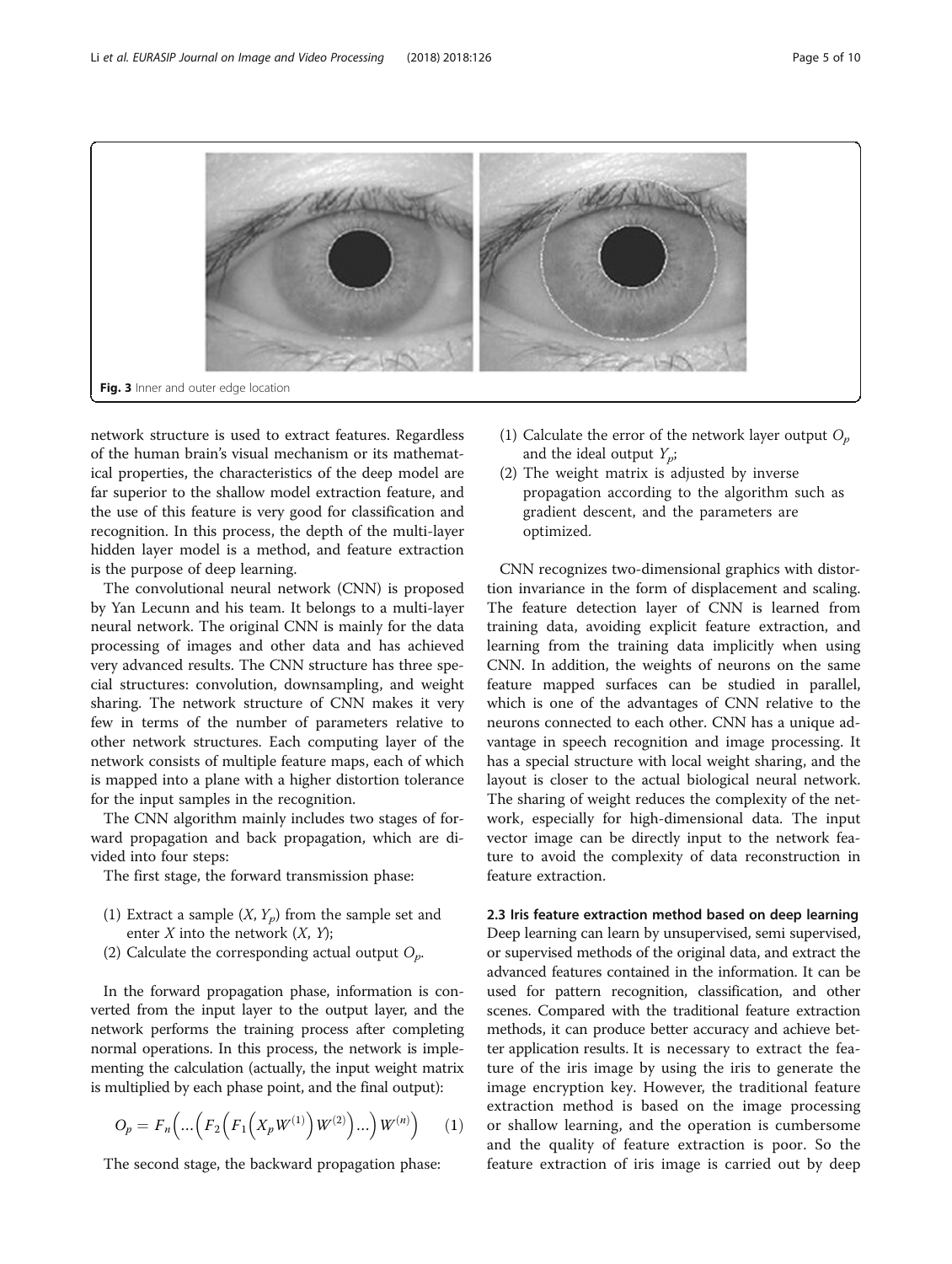learning. The feature extraction of iris image based on deep learning refers to the calculation of iris image by deep learning and extraction of the feature matrix, which mainly includes iris image acquisition, image preprocessing, feature depth learning, and feature extraction.

The specific process of extracting iris features using CNN can be described as the following steps:

- (1) Iris image acquisition of the human eye to obtain an iris image;
- (2) Iris image preprocessing to form an iris data set;
- (3) Using the deep learning model CNN to learn the collected iris image dataset, including parameter initialization, model selection, and hyperparameter selection, and using the inverse gradient descent algorithm to train the model;
- (4) The output matrix of the deep learning model is the extracted iris feature.

## 2.4 Reed-Solomon error correcting code

In the whole process of image acquisition, preprocessing, and feature extraction of the iris, due to many factors such as the external environment, the iris feature vector obtained by the two feature extractions before and after cannot be exactly the same. Then, in the image encryption algorithm, it is necessary to ensure that the encryption key used by the encryption side and the decryption key used by the decryption side are completely identical, so that the entire process of encryption and decryption can be successfully implemented. This creates a serious contradiction: the contradiction between the inconsistency of the iris feature vector and the strict correspondence of the keys. The error correction code model can well solve this contradiction.

The Reed-Solomon error correcting code (referred to as RS code) consists of two parts: the original code and the check code. The original code contains the original data, and the check code is a data code generated after performing a certain regular operation on the original code. Due to the interference of external factors, when the original code is different, the original code can be corrected by the check code, so that the original source code can be finally obtained. The coding algorithm steps of the RS code are:

(1) Calculate the  $m$  query source polynomial table according to the relation  $n = 2<sup>m</sup> - 1$  to obtain the original polynomial  $p(x)$  corresponding to  $GF(2<sup>m</sup>)$ , thereby generating an extension field of  $GF(2<sup>m</sup>)$  and establishing a correspondence relationship between the domain element  $d$  and the  $m$  vector.

(2) According to the error correction capability  $t$ , the generator polynomial  $g(x)$  on  $GF(2<sup>m</sup>)$  is obtained:

$$
g(x) = \prod_{i=1}^{2t} (x - a^t)
$$
 (2)

The  $g(x)$  expansion formula is obtained according to the domain operation rule simplification as follows:

$$
g(x) = \sum_{i=0}^{2t} a^{k(i)} x^{i}
$$
 (3)

(3) Encoding the information bit polynomial  $M(x)$ according to the relation  $C(x) = M(x)g(x)$  to obtain the code word polynomial  $C(x)$ .

The RS code belongs to the system linear block code, including the information bit and the supervised bit. The block code divides the continuous data bit stream into fixed-length groups, each group being further divided into m-bit symbols, usually taking 3 or 8 bits of data to form a symbol. The  $K$  symbols together form a source word, which is linearly encoded after being encoded as a code word called an  $m$ -bit symbol block code.

# 2.5 Iris image encryption and decryption method based on deep learning

The iris image encryption algorithm based on deep learning firstly performs normalization and other preprocessing on the collected iris image dataset and then uses the deep learning neural network model to extract the features of the iris image. The extracted feature vector is used for key generation, and finally, the XOR operation is performed on the key and the pixel value of the original image.

The encryption process can be described as the following steps:

- (1) Normalizing the iris dataset and using the iris dataset to train the deep learning neural network model;
- (2) The encryption side collects the iris image and inputs the trained deep learning model to extract the feature vector V. The dimension of the feature vector V1 can be adjusted according to the adopted image encryption algorithm;
- (3) Using the RS error correcting code to encode the feature vector V, the encryption key Vk1 can be calculated;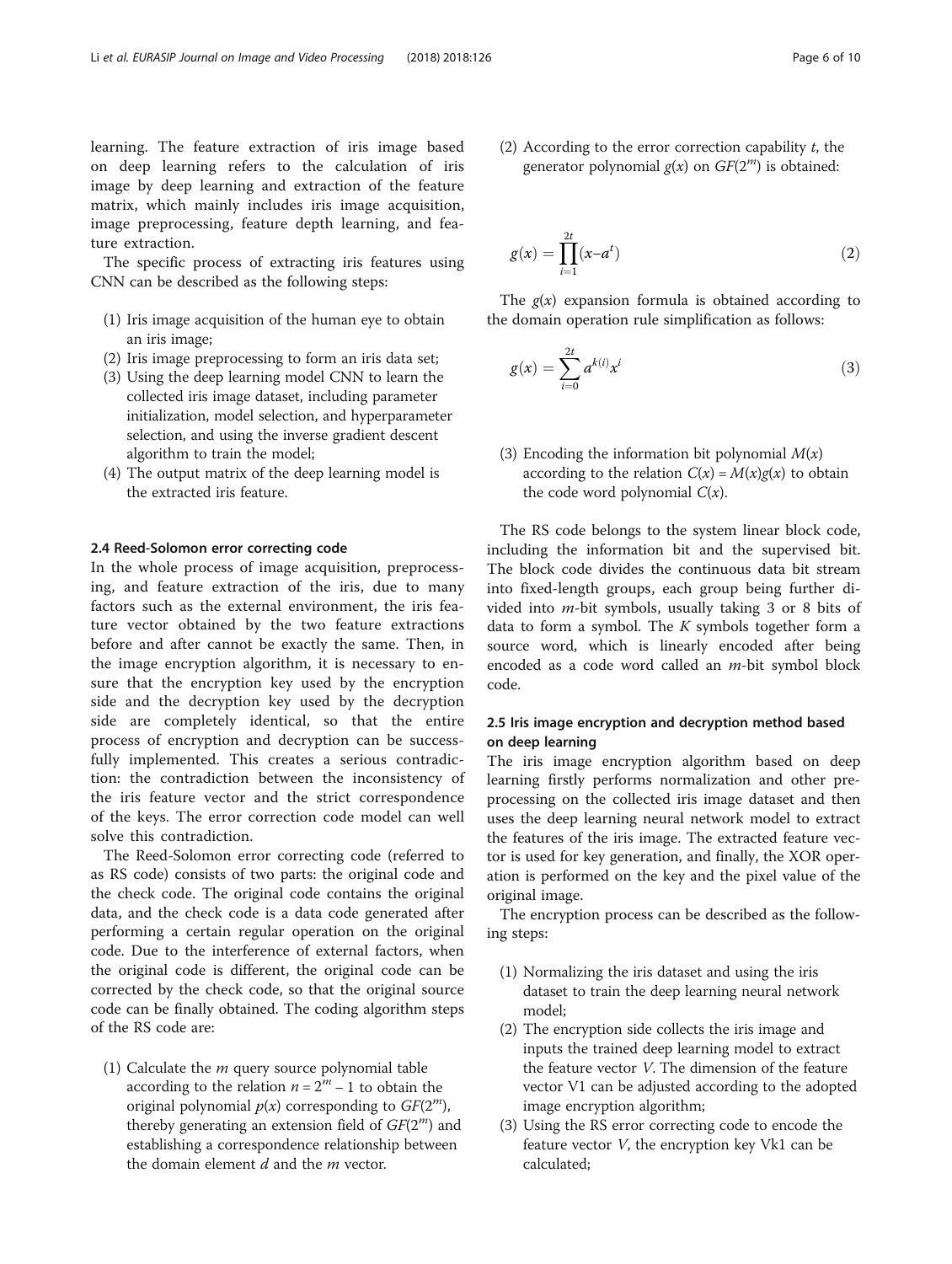(4) Using the encryption key Vk1 and the pixel matrix gray value of the image matrix to perform XOR operation to obtain an encrypted image, the entire encryption process is completed.

The decryption process is performed after the image is encrypted by the encrypting side, and after receiving the image ciphertext and the RS error correcting code transmitted by the encrypting side, the reverse algorithm of the encryption algorithm is used to realize the decryption of the ciphertext to obtain the plaintext. But the algorithm in this paper is not a complete inverse transformation. The decryption process can be described as the following steps:

- (1) Performing iris image acquisition on the decryption side, inputting into the trained deep learning model, and realizing iris feature vector extraction V2;
- (2) Since V2 and V1 may have different values in some dimensions, the RS error correction code is used to correct the feature vector V2 to obtain the decryption key Vk2;
- (3) Using the decryption key Vk2 to encrypt the image matrix corresponding to the gray value of the pixel to perform XOR operation, and get the decrypted image, and then complete the whole process of decryption.

# 2.6 Evaluation method

Iris image encryption is different from general image encryption algorithms and has different indicators in algorithm evaluation. The evaluation indexes of iris image encryption algorithm mainly include the following.

False acceptance rate and error rejection rate: The false acceptance rate (FAR) is the probability that the wrong key correctly decrypts the original image. The false rejection rate (FRR) is the probability that the original image cannot be correctly decrypted with the correct key.

System security: System security is the most important indicator to measure the encryption algorithm, which restricts the feasibility of the encryption algorithm. It mainly includes indicators such as the probability of being attacked. The specific indicators and their implementation methods will be elaborated in the experiments in the following chapters. There is a probability that the attacked probability pointer will operate on the encryption system and successfully decode the plaintext. Unidirectionality refers to the ability to recover plaintext from all aspects of the encryption process. Discrimination refers to the successful decryption performance of different irises.

# 3 Experiments and results 3.1 Experimental dataset

In order to improve the credibility and predictability of the algorithm, the experimental iris dataset uses the CASIA iris database public version; CASIA is the first large-scale iris shared database built by the Institute of Automation of the Chinese Academy of Sciences using the self-developed iris image acquisition device. This paper uses the CASIA version 4.0. CASIA Iris Library Version 4.0 has added three distinctive datasets ASIA-Iris-Distance, CASIA-Iris-Thousand, CASIA-Iris-Syn based on version 3.0 and was officially released in March 2009. By the end of November 2010, there were more than 3635 applicants from more than 100 countries and regions, including 522 domestic and 3113 foreign countries, mainly in India (787), China (522), the USA (290), Britain (114), Brazil (82), France (39), and other countries. The database applicants include researchers from internationally renowned universities such as Harvard, MIT, CMU, and Cambridge, and other well-known international institutions, as well as R & D personnel from famous international enterprises such as Microsoft, Philips, BT (British Telecom), Sagem, and other government institutions such as the American Standardization Technology Institute and the US Naval Research Institute.

The deep learning model for feature learning of the iris uses CNN, and the dataset contains 400 images of irises in total, 10 types, 40 images per class. The CNN structure uses a five-layer network layer, the convolution process is a  $5 \times 5$  convolution filter, and the sampling layer is a  $2 \times 2$  pooling filter.

#### 3.2 Experimental simulation environment

In this paper, the data simulation is carried out in the MATLAB 2014B environment.The data of each subject is divided into test set and training set according to the tenfold cross validation method. That is, the sample of the subjects was equally divided into ten parts, nine of which were training sets and one was a test set, which were calculated ten times for each sample, and the final results were averaged.

# 4 Discussion

The feature extraction is performed on the iris as described above. First, the inner and outer edges of the iris are positioned, and then the iris image is encrypted. The encryption process is described in Fig. [4](#page-7-0), and the result of Fig. [4](#page-7-0) shows that the original inner and outer edge features of the iris are encrypted into a set of encrypted images that are unrecognizable in appearance.

Deep learning is a feature extraction method based on neural network. Training and testing precision after network training are an important indicator to measure the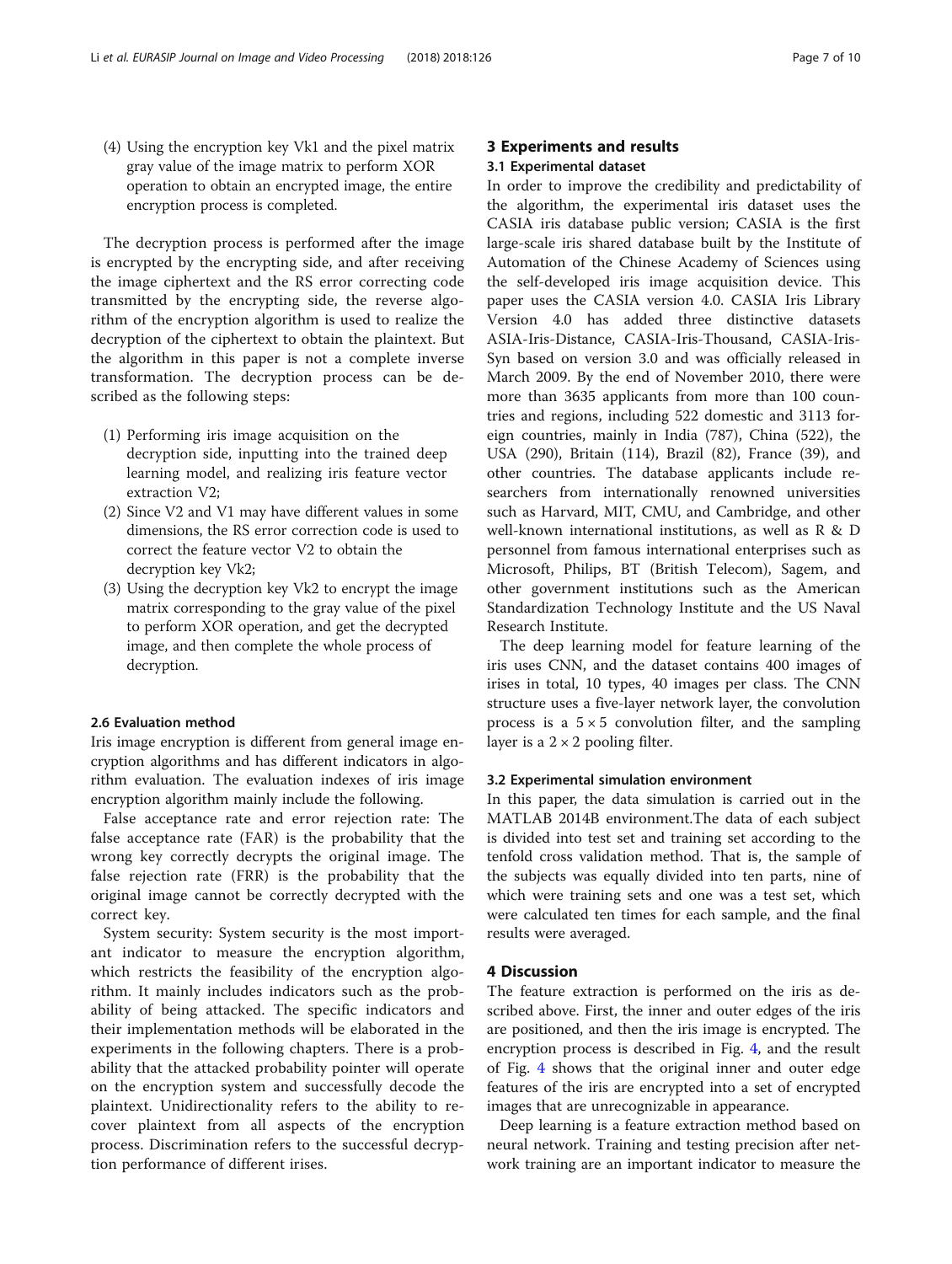<span id="page-7-0"></span>classification results. Figure 5 shows the training and test accuracy comparison with the increase of sample number.

It can be seen from the results in Fig. 5 that as the number of samples increases, the accuracy also increases. The reason is that when the number of samples is too small, the extracted sample features are different, and the learning mechanism does not function. As can be seen from Fig. 5, when the number of samples is above 600, the accuracy is significantly increased. For test and training samples, the result of Fig. 5 shows that the precision of the training sample is higher than that of the test sample, because the training sample is the feature set of the input learning machine fitting, so the precision of the sample is higher than the test sample.

For the same person to perform feature extraction twice, two sets of feature vectors are generated. If two set of feature vectors are defined as A1 and A2, then for the random selected  $n$  group features, the difference index between the description feature (the difference degree  $F$  value) calculation method is as follows:

$$
f = \frac{\sum_{i=1}^{n} \left( \sqrt{\sum_{j=1}^{256} (A1_{ij} - A2_{ij})/(A1/2 + A2/2)} \right)}{n}
$$
(4)

where  $i$  and  $j$  are the number of two sample set.



Table [1](#page-8-0) shows the difference results of the deep learning iris encryption features before and after encoding. From the results of Table [1,](#page-8-0) the feature extraction difference of the same person collected in different cases is about 9%. The image encryption algorithm requires that the encryption key must be consistent with the decryption key before it can be decipher successfully. It is said that the difference between the feature vectors is 0%, so that can successfully encrypt and decrypt as the key. Therefore, Reed-Solomon error correction code is used to solve this problem. By comparison, the extracted

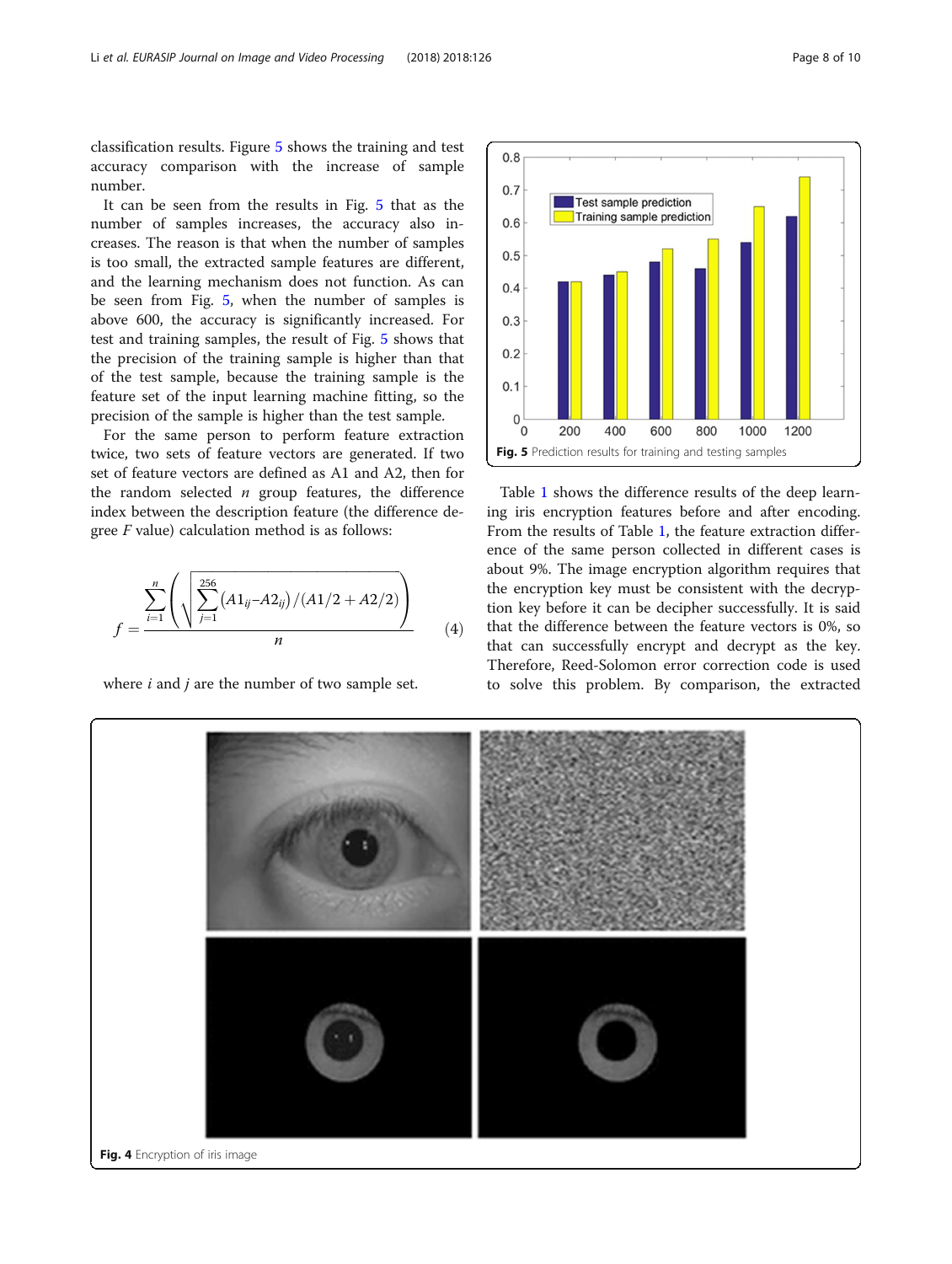<span id="page-8-0"></span>Table 1 Comparison of iris characteristics

| Number of groups |      | 10   | 20   | 30   | 40   |
|------------------|------|------|------|------|------|
| Before coding    | 0.93 | 092  | O 91 | 0.89 | 0.89 |
| After encoding   |      | 0.01 |      |      |      |

256-dimensional feature vector is coded and corrected by RS code, then the feature vector selects  $n$  groups randomly for similarity matching and calculates the similarity between the feature vectors according to the formula, as shown in Table 1. The results were about 0.

Figure 6 shows the results of image encryption and decryption using the iris.

In order to verify the feasibility of the algorithm, this paper evaluates the algorithm from two aspects: decryption accuracy and security. The encryption algorithm requires that an illegal key cannot successfully decrypt the ciphertext, so the FAR must be equal to zero. Due to some unavoidable external interference during image acquisition, the iris image cannot be exactly the same. Therefore, the generated encryption key and decryption key cannot be completely consistent, and the legitimate user cannot be decrypted absolutely successfully, and the repeated operation is required to achieve the successful purpose.

As can be seen from Table 2, at  $T = 92$ , FAR = 0.003%, FRR = 1.043%, and the RS error correction code is encoded by (440, 256). That is to say, the illegal key cannot be successfully decrypted, and the legitimate key user has 1.043% need to perform two or more decryptions to achieve successful decryption.

After the encryption is completed, the ciphertext and the RS error correction code are transmitted. According to this, the plaintext reply cannot be performed, indicating that the encryption algorithm has unidirectionality. When the key is attacked according to the RS error correction code, only the guess can be made. When  $T = 92$ , the key with the key length of 256 is attacked by the

Table 2 FAR and FRR for different thresholds

| Threshold | FAR (%)  | FRR (%) |
|-----------|----------|---------|
| 96        | 0.015    | 2.045   |
| 95        | 0.014    | 1.882   |
| 94        | 0.007    | 1.402   |
| 93        | 0.013    | 2.206   |
| 92        | 0.003    | 1.043   |
| 91        | 0.014    | 1.557   |
| 90        | $\Omega$ | 1.484   |
| 89        | 0.005    | 1.972   |
| 88        | $\Omega$ | 2.009   |
| 87        | $\Omega$ | 1.237   |

probability of 2–428, so the deep learning algorithm is introduced to generate the key. It can greatly reduce the chance that the key will be compromised, thus improving the security of encryption.

## 5 Conclusions

In cryptography, the key is the key to successful encryption and decryption. The security of information depends on the security of the key. The traditional image encryption algorithm cannot resist the attack of malicious key sharing and repudiation. If the key length is too large, it will be easy to lose and it will be difficult to remember. Biometric encryption technology emerged as the times require, trying to solve the problem of poor security of key. The key is generated according to the biometrics of the individual and then applied to the corresponding image encryption algorithm to realize the information encryption. The biological features that can be encrypted should meet the characteristics of uniqueness, stability, non-aggression, and so on. The iris not only satisfies the requirements mentioned above, but also has rich feature information, strong anti-attack ability, and excellent encryption potential. Iris image encryption has become an



Fig. 6 Encryption and decryption results